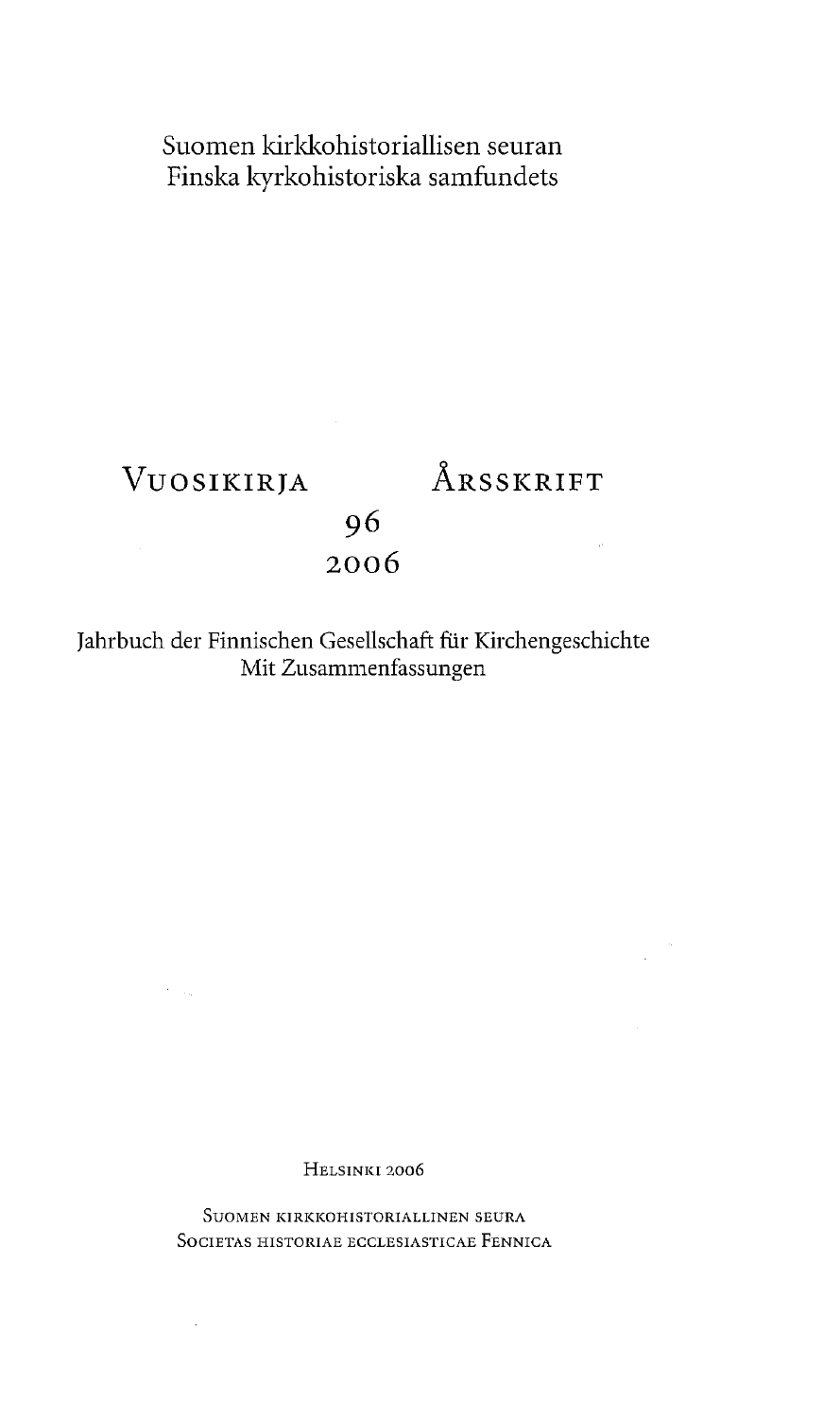Toimittaneet Mikko Ketola ja Tuija Laine

Suomen kirkkohistoriallinen seura PL 33 (Aleksanterinkatu 7) FI-00014 Helsingin yliopisto

Myynti: Tiedekirja, Kirkkokatu 14, 00170 Helsinki Puh. (09) 635 177, telekopio 635 017 e-mail: [tiedeldrja@tsv.fi](mailto:tiedeldrja@tsv.fi)

Kansi: Aune-Elisabet Haapalainen Kansikuvassa: Põiden kirkko ja yksityiskohta Valjalan kirkon ovesta. Kuvat: Aune-Elisabet Haapalainen

Taitto: Terhi Lehtonen

ISBN 952-5031-38-1 ISSN 0356-0767

Gummerus Kirjapaino Oy Jyväskylä, 2006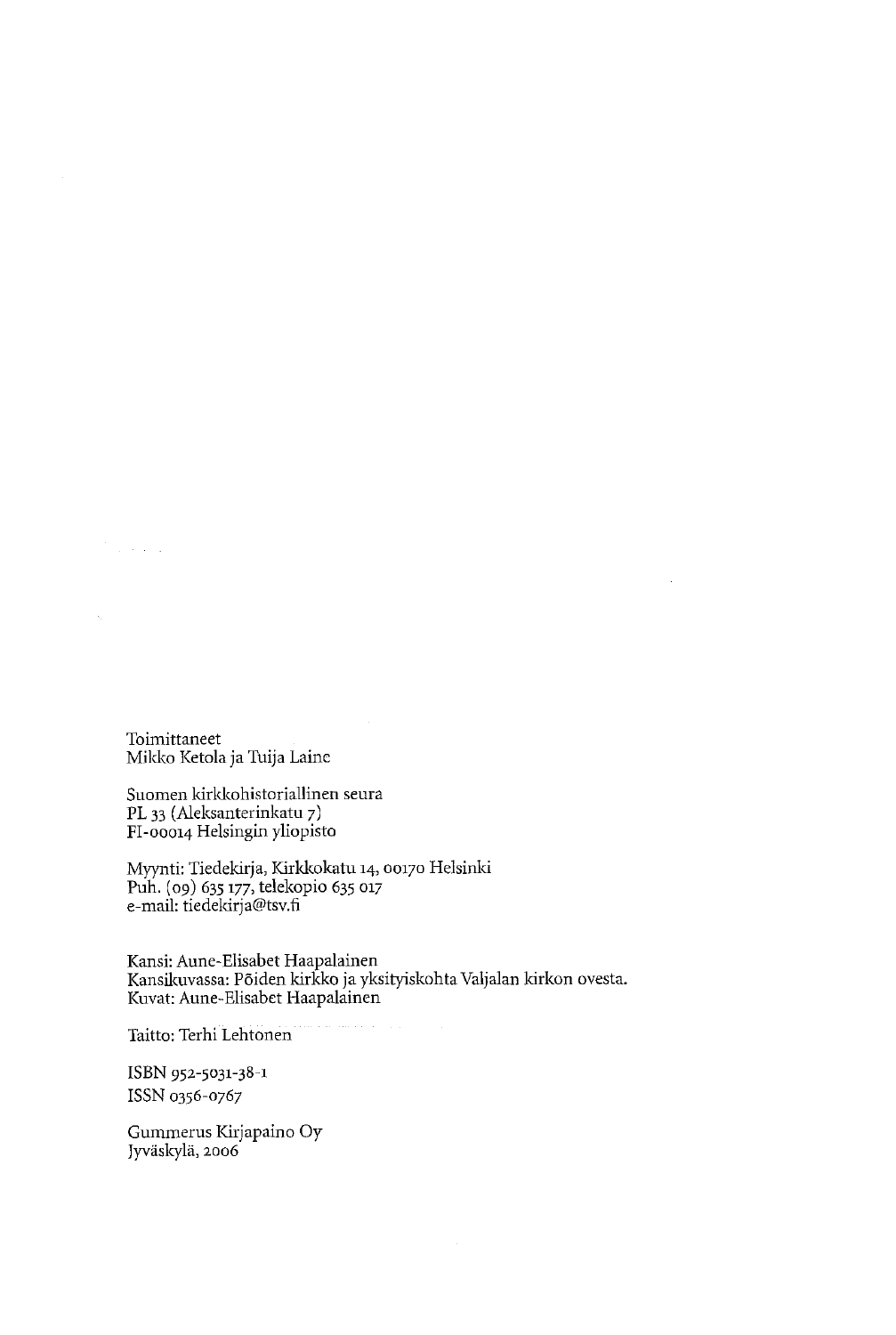## Saatteeksi

Vuosikirja on jälleen kerran monipuolinen kokoelma kirkkohistoriallisia teemoja. Vuoden 2006 dramaattisin kirkkohistoriallinen tapahtuma oli epäilemättä Porvoon tuomiokirkon palo. Siihen liittyy dosentti *Markus Hiekkasen* artikkeli Suomen keskiajan kirkkojen palotuhoista keskiajalta nykyaikaan. Liettualainen teologian tohtori *Darius Petkünas*luo artikkelissaan yleiskatsauksen Suomessa vähän tunnettuun Puolan ja Liettuan reformaatioon. Tähän asti olimme tuskin kuulleetkaan 1600-luvulla eläneestä irlantilaisesta ihmeparantajasta Valentine Greatrakesista ja hänen toimintansa herättämästä keskustelusta Englannissa. Filosofian lisensiaatti *Maarit Nurminen* korjaa tämän puutteen. Pääasiassa 1600-luvulla pysymme myös filosofian maisteri *Johanna Vuolaston* artikkelissa, joka yhdistää kirkko- ja taidehistorian käsitellessään Johan Arndtin kirjojen kuvitusta. Teologian maisteri *Sirpa Sorvali* analysoi lehdistöhistoriallisessa artikkelissaan ortodoksisen*AamunKoiton* roolia talvi- ja jatkosodassa. Teologian maisteri *Jaakko Antila* heittäytyy suomalaisen puoluepolitiikan syövereihin eritellessään Keskustapuolueen kirkkopolitiikan kehitystä vuosina 1973 ja 1974.

Ajankohtaisten tutkimuskysymysten katsauksissa pysymme ajan tasalla muun muassa kirjahistoriallisen tutkimuskentän ja Baltian kirkkohistorioitsijoiden projektien suhteen. Tuoreet raportit tarjoamme niin seuran kevätretkestä Saarenmaalle toukokuussa 2006 kuin Kirkkohistorian päivästä syyskuussa 2006. Runsasja värikäs kirja-arvosteluosasto etenee ajassa antiikista nykyaikaan, teemallisesti keskiaikaisista piispojen murhista suomalaisen gospel-musiikin historiaan sekä maantieteellisesti Intiasta Amerikkaan ja Suomesta Turkkiin.

Yhden innovaationkin tarjoamme tässä vuosikirjassa: mukana on ensimmäistä kertaa elokuva-arvosteluosasto.Viime aikoina on ohjelmistoon tullut useita filmejä, joiden aiheet ovat kirkkohistorioitsijoille hyvin kiinnostavia. Ensimmäiset vuosikirjassa arvosteltavat elokuvat ovat ristiretkiaikaan sijoittuva*Kingdom ofHeaven,* nimellään jo kaiken kertova*Luther,*suurestikohuttu*DaVinci*-fcoodisekäpaaviJohannes Paavalillmelämästä kertovat *Karol. A Man who became Pope, Pope John Paul IIja Have no fear. The life of John Paul II.*

Haluamme jälleen iloisesti kiittää kaikkia niitä, jotka ovat antaneet panoksensa vuosikirjan tekemiseen! Toivomme yhteistyön jatkuvan ja kirjoittajajoukon entisestään laajenevan.

Helsingissä lokakuussa 2006

*Mikko Ketola Tuija Laine*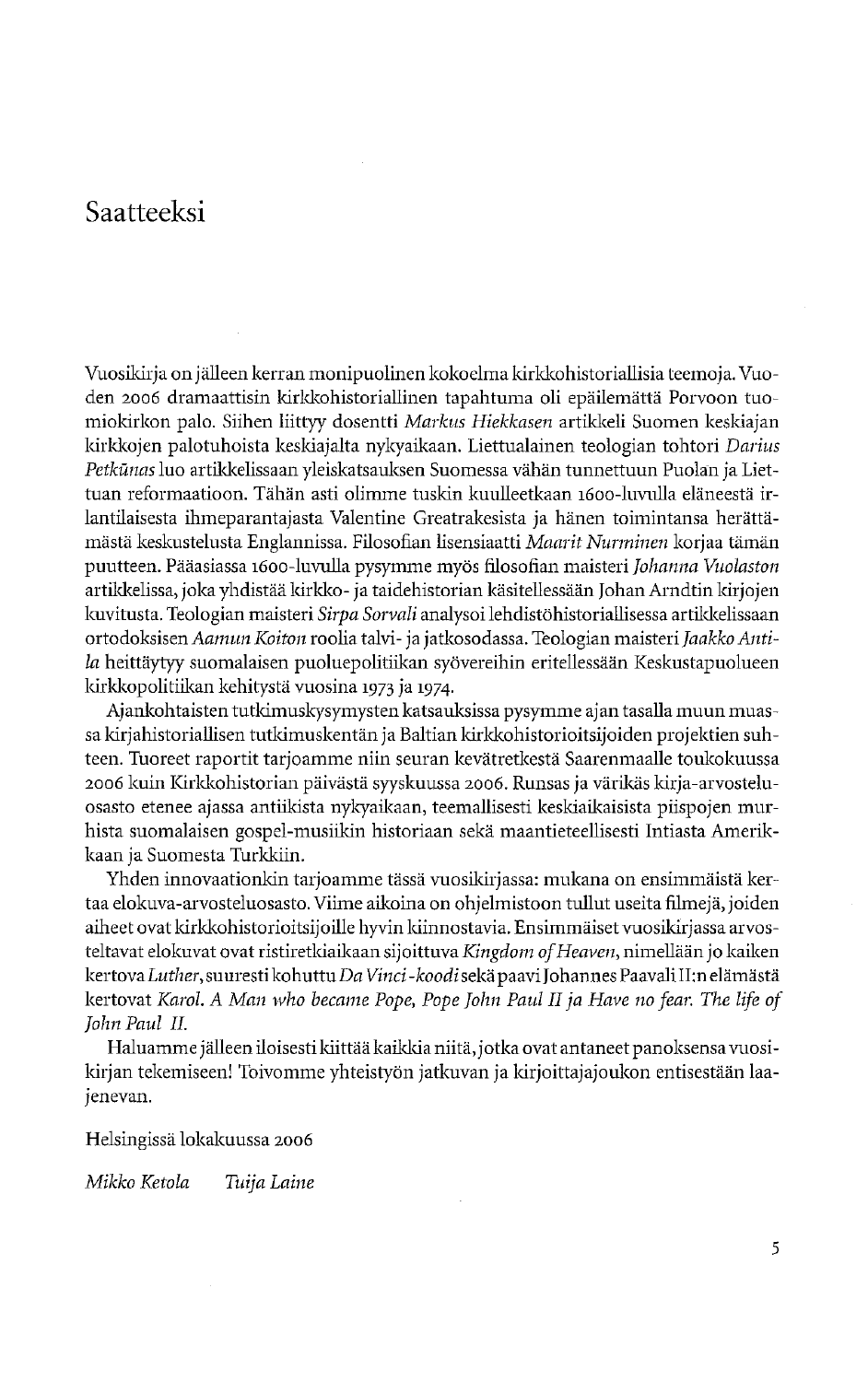$\mathcal{L}^{\text{max}}_{\text{max}}$  , where  $\mathcal{L}^{\text{max}}_{\text{max}}$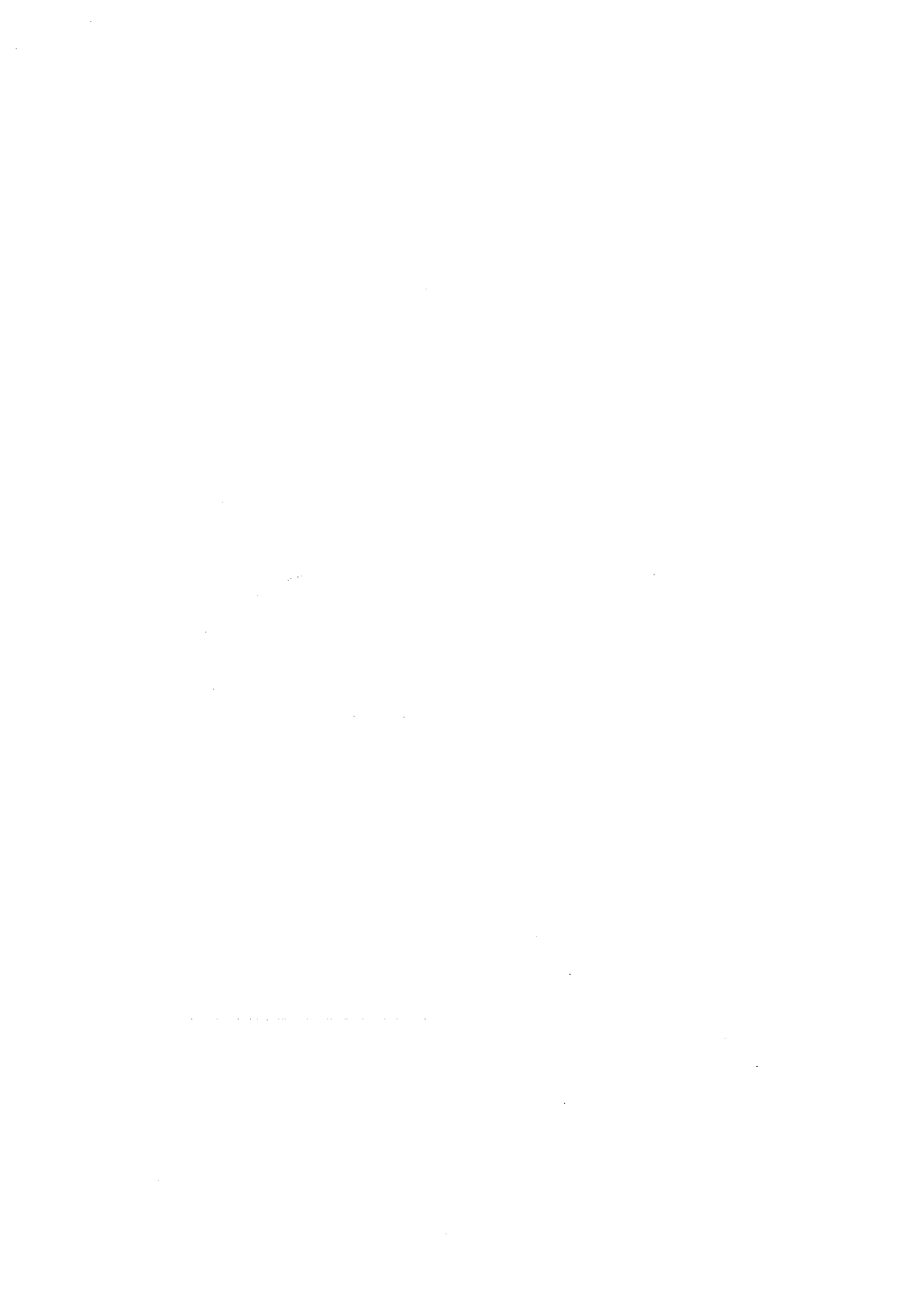## A Survey of the History of the Reformation in Poland and Lithuania

Today Lithuania and Poland are unquestionably Roman Catholic countries. In some places where Protestants are spread thin and far between the general populations is barely aware that they are even Christian. Matters were quite different in the Reformation era. Many of those who today know so little about the Lutheran and Reformed Churches are themselves the descendants of Protestants who planted the church which grew so quickly that it seemed for a time as Roman Catholicism might disappear. Unfortunately, it will not be possible for us to provide more than a brief overview of the story ofthe Reformation in these two countries in the short time allotted to us. Consequently many details must be eliminated from our consideration in order for us to form only a general survey of the growth and decline of the Protestant Churches.

In 1569 Poland and Lithuania were joined together by the Union of Lublin into a single Polish-Lithuanian Kingdom. It was political necessity which brought about this union.

The Lithuania in the early of the 16™ century expanded far beyond the present borders. It extended from the Baltic sea and the Neman river from the west eastward even beyond the present eastern borders of Belarus, and then southward to include present day Kiev and much of the Ukraine to the borders of the Black sea. The Polish borders were not much different from what they are today. Poland itself was divided into two regions. In the west was Minor Poland centered around the capital city of Kraków close to the borders of the present Czech Republic and Hungary. Both to the east and west of it were Major Poland, which included Pozań in the west and spread in the east from there eastward and southward to the territory of present day Ukraine. In 1596 the Polish capital would be moved from Kraków to Warszawa (Warsaw) in Major Poland. Although Lithuania covered almost twice as much area as Poland, its population was onlyhalfthat of its western neighbor and its military forces were far inferior to those of Poland. It should be noted also that whereas Poland was then as now a Slavic nation, Lithuania was very cosmopolitan and encompassed a number of ethnic groups and languages. Of these languages the Lithuanian tong of the Baltic language family, only distantly related to the Slavic languages, was not widely spoken. By the beginning of the 17™ century Poland -Lithuania was the largest country in Europe with <sup>a</sup> population of <sup>11</sup> million, the third largest population. The word must be said about Prussia. Conquered by the Teutonic knights it was after the defeat the battle of Grünwald and other battles divided in 1466 into Western Prussia and Eastern Prussia. Part of Western Prussia was taken by Poland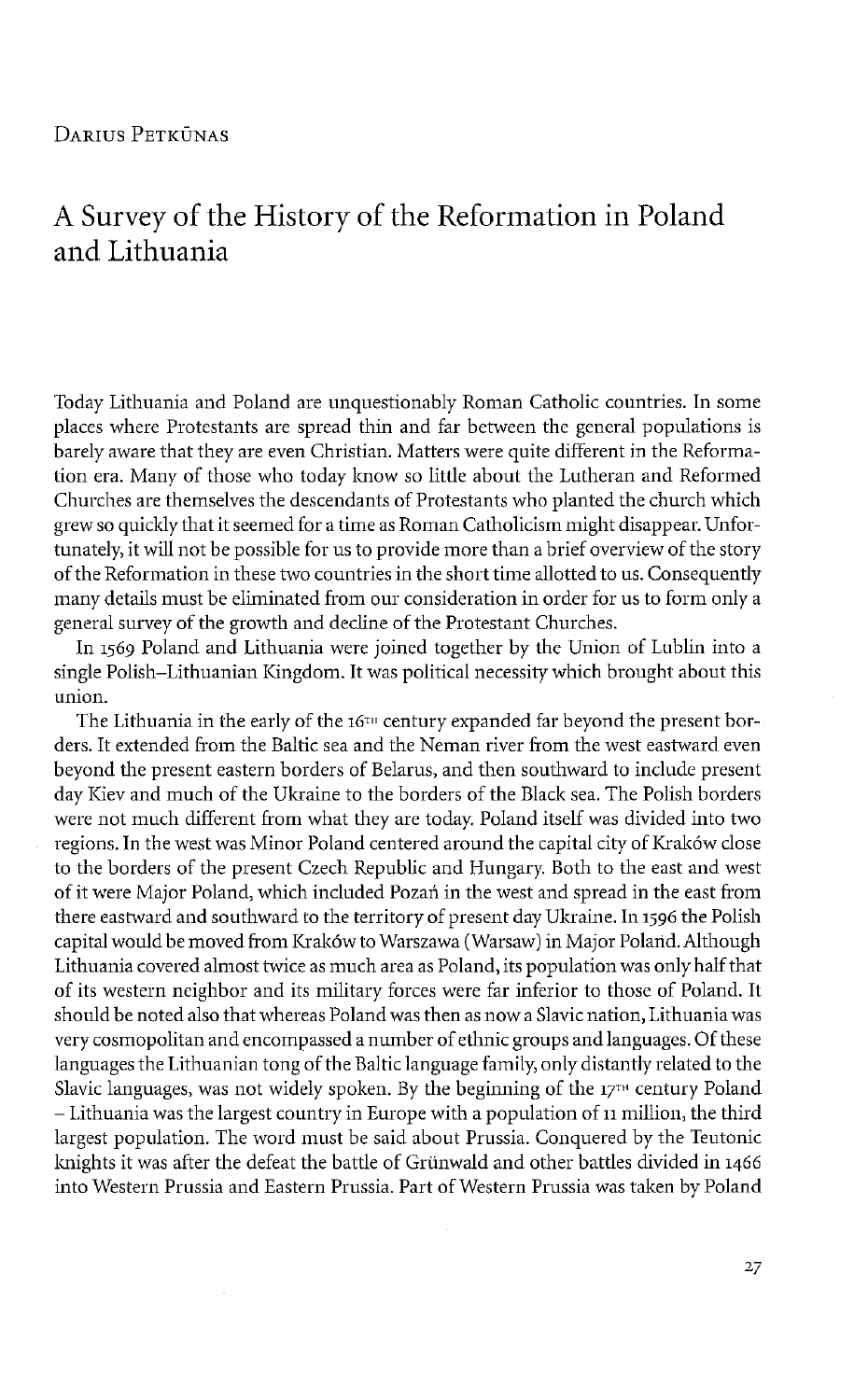and designated Royal Prussia. Eastern Prussia centered around Königsberg would play and important role in the spread of the Lutheran Reformation.

#### The Beginnings of Lutheranism

The first Reformation movement in Poland was the Lutheran Reformation. Lutheran influence was felt first in Royal Prussia (West Prussia). This region continued to have a large German population, especially in the urban regions where German language and culture continued to predominate and the economy depended upon trade with the urban centers of Eastern Germany. The influence of Martin Luther (1483-1546) was felt in the leading city of West Prussia Gdańsk (Danzig) within a year of the posting of the 95 Theses.<sup>4</sup> After a short period of suppression it became clear by the end of  $1522$  $1522$ that a majority of the citizens of Gdansk were in favor of the Reformation. From the beginning there were those who advocated a conservative Reformation with a strong sense of continuity with the past, and those whose plans and purposes were far more radical, after the manner of Karlstadt in Wittenberg.<sup>[2](#page-5-1)</sup> Soon the Reformation spread to other West Prussian cities, including Thorn, Elbing, and others.

Lutheran influence in Major Poland was always strongest in Poznan (Posen). Commercial and familial links with the German cities and lands brought humanist influences and Lutheran teaching to the city early in the i520-ies.3 As early as 1525 the gospel was publicly proclaimed by Jan Seklucjan (ca.1510/1515-1578) from the pulpit of St. Mary Magdalene's church. It is important to note that in Major Poland the spread of Reformation was not limited to the German speaking population. From Königsberg Seklucjan produced and distributed much Lutheran literature in the Polish language.<sup>4</sup>

In Minor Poland the focus of influence seems to have been the city Kraków (Krakau). Lutheran preaching there was impossible to control, and a number of aristocratic families found these teachings very attractive. As early as in 1525 and 1526 there were arrests and convictions, and the imposition of the harshest penalties for espousing and circulating Lutheran doctrine. Repeated attemptsto suppress Luther's writings were unsuccessful. Protestant influence reached the highest levels of government.<sup>5</sup> The Roman Catholic Synod of Leczyca in 1527 called for the appointing of an inquisitor in every dioceses and the appointment of expert theologians to instruct the people and preachers to expound the Scriptures.[6](#page-5-2)

The earliest contact of the Reformation in Lithuania came through Poland and through the well organized German community resident in Vilnius (Wilno). Lutheranism quickly became identified with the German community, as a foreign, German Church. The site of the first Lutheran preaching was in St. Anna Church, where German

<span id="page-5-0"></span><sup>1</sup> *Die Evangelischen Kirchenordmmgen 1911,*250; *Fox* 1924,21.

<span id="page-5-1"></span><sup>2</sup> *Die Evangelischen Kirchenordmmgen 1911,*250; *Fox* 1924,21-22.

<sup>3</sup> *Wotschke* 1911, 61.

<sup>4</sup> *Wotschke* 1911,74-77; *Fox* 1924,27.

<sup>5</sup> *Fox* 1924,31.

<span id="page-5-2"></span><sup>6</sup> *Fox* 1924,31.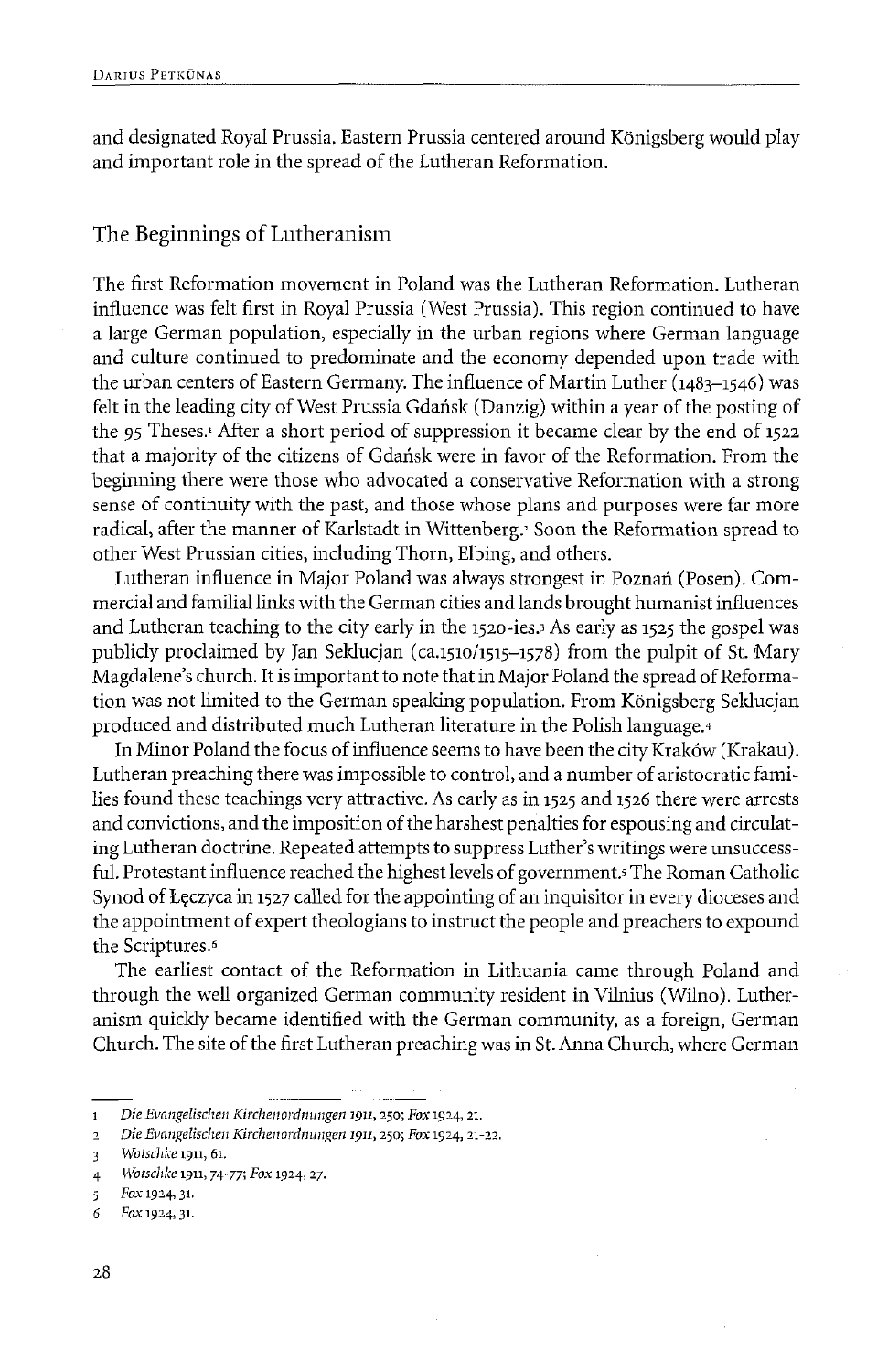language service had been held since the beginning of the  $16<sup>TH</sup>$  century.<sup>7</sup> Here, in 1540, the Franciscan monkAbraomus Culvensis (Abraomas Kulvietis, ca.1509-1545) begun to openly preach the Lutheran doctrine.<sup>8</sup> In 1540 he started a higher school with Protestant theology.<sup>9</sup> However, one cannot judge the introduction of Lutheranism in this period to have been a great success.[10](#page-6-1)

The planting of the Reformation in East Prussia followed a very different course. In 1525 Albrecht, the head of the order of Teutonic Knights became a Lutheran, and with the knowledge and consent of the King of Poland, he used the Treaty of Kraków to become the secular ruler of East Prussia with right of succession and entitlement to the first seat in the Polish parliaments.<sup>[11](#page-6-2)</sup> Neither the Emperor nor the Bishop of Rome approved of this action, but they were powerless to prevent it.

We see, then, a rather complex picture. Across the whole area of Poland and Lithuania the early attempts at planting the Lutheran Reformation were very limited in their success. Only isolated areas and a few prominent individuals came to be identified with the Lutheran faith, while large geographical areas remained untouched. Despite interest in the Reformation, the vast majority of the people in Poland and Lithuania remained unaffected by it.

The Lutheran Reformation doctrine did not find in the Polish and Lithuanian lands the same propitious circumstances which it had encountered in Germany. A principal factor in this was the negative influence of those in the highest position of authority among the Poles. In 1520, 1522, and 1523 King Zygmunt I Stary issued an edict prohibiting Poles from studying at Wittenberg or other Protestant universities, and forbidding the publication, the dissemination, or importation of Lutheran books into Poland and Lithuania. To this were added threats that those who disseminated Lutheran and otherheretical doctrines would lose their property.[12](#page-6-3) We must look for other factors. It should be noted that many of the writings of the Reformers were written in a foreign language and were not immediately available among those whose native language was quite different from Luther's German. This meant that direct contact with the vernacular works of Luther and other Reformers was largely available only to those who read German. In addition, the sad record of strife caused by the German knights only added to anti-German feelings.

#### The Rapid Growth of Calvinism

The anger of the nobles against the church was particularly focused on the increasing burden of taxation which they must bare and which the church refused to relief even in war time, and the increasingly high handed treatment they received in ecclesiastical

<sup>7</sup> *Musteikis* 1988,38.

<span id="page-6-0"></span><sup>8</sup> *Birziska* i960,46.

<sup>9</sup> *Luksaite* 1999,135.

<span id="page-6-1"></span><sup>10</sup> *Luksaite* 1999,250.

<span id="page-6-2"></span><sup>11</sup> Fox 1924,25.

<span id="page-6-3"></span><sup>12</sup> *Luksaite* 1999,133,134.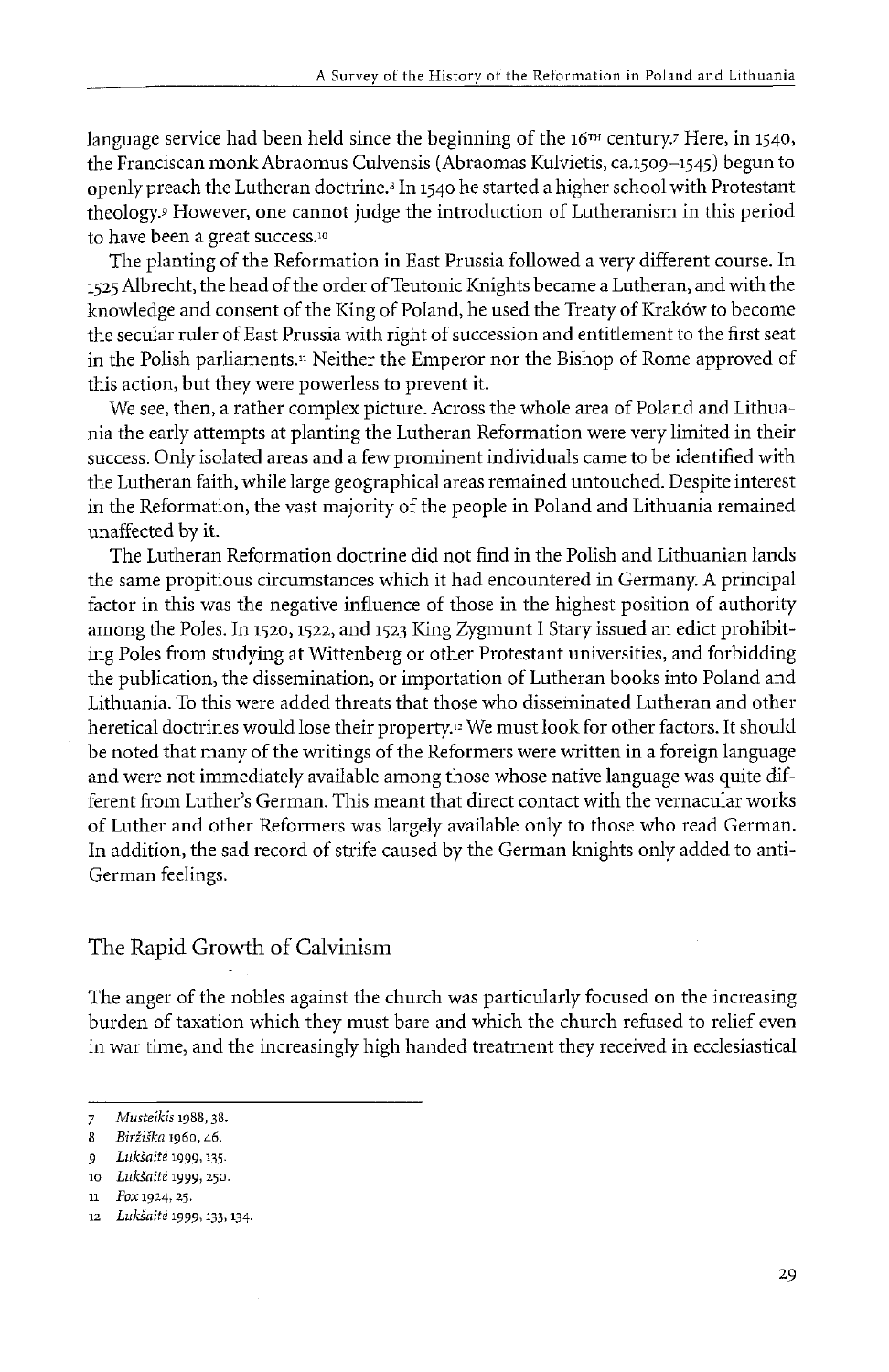courts. Finally pant up frustration and anger of the nobility broke out into the open. Now they would openly against the Roman church. The first sign of this break is seen in the action of the Diet of Piotrköw in 1547-48, at which the nobility demanded the preaching of the pure Word of God without human or Roman additions, and freedom of worship.<sup>13</sup> They confronted the newly crowned King Zygmunt II August (Sigismund II August, 1520-1572) with their demands. He did not react, as his father had, by repressive measures. Although himself was a faithful son of the Roman Church he was well acquainted with Protestant literature and associated freelywith Protestant adherents. At this point large numbers of Roman priests turned from the Roman Church to Reformation doctrine and ordered the worship in their congregation according to the Reformed standard. In 1552, Rafał Leszczyński (1526–92), the Palatine of Brześć–Kujavia, a Protestant, was elected President of the Chamber of the Deputies and at the opening Mass of the Diet he refused to participate. In the proceedings of Diet he made it clear that no actions would be taken regarding national defense unless or until the grievances of the nobility concerning ecclesiastical jurisdiction were resolved. Even many loyal Catholics supported this issue.<sup>14</sup>

It is Minor Poland that we see the first signs of the progress of the Reformed Church. The first attempts to the church in that area made no provisions concerning doctrinal allegiance. In 1550 the clergybegun to openly preach against what they understood to be the evils of the church, and to recommend both the administration of the communion cup and the marriage of the clergy. However, we do not find the names of outstanding theologians capable of directing the course of the Reformation. A variety of theological opinions were evident, and their diversitymade a common consensus on doctrinal matters impossible. In 1554 the synod in Stomniki decided that closer ties be forged between the Protestants in Minor Poland and the Bohemian Brethren, whose strong church order and system of discipline could serve as a model for the Poles.<sup>15</sup> This union was effected at the Convocation in Koźminek in [1](#page-7-0)555.16

In Major Poland we do not find the same pattern of rapid growth and increasing influence of the Reformed Churches. Here it was Lutheranism which quickly gained a foothold. We have already mentioned the spread of Lutheranism among German speaking population in the larger cities from the very beginning of the Reformation. These German Lutherans in the cities of Royal Prussia (Gdansk, Elbing, Torun, et al) maintained their own national identity and did not participate in the affairs of the Polish speaking churches. Now the time had come also for Major Poles to make a decision whether to follow Rome or turn in the direction of Wittenberg or Geneva. They found the Lutheran Reformation more attractive. The situation was such that in <sup>1555</sup> the Archbishop of Gniezno's Chancellor Dambrowski would declare that "...only seldom does one find a household which is not infested with heretics." $\nu$ 

<sup>13</sup> *Fox* 1924,42.

<sup>14</sup> *Fox* 1924,45,131.

<sup>15</sup> *Akta synodow 1*1966,3.

<span id="page-7-0"></span><sup>16</sup> *Akta synodow 1*1966,18-45.

<sup>17</sup> *Wotschke* 1911, 228.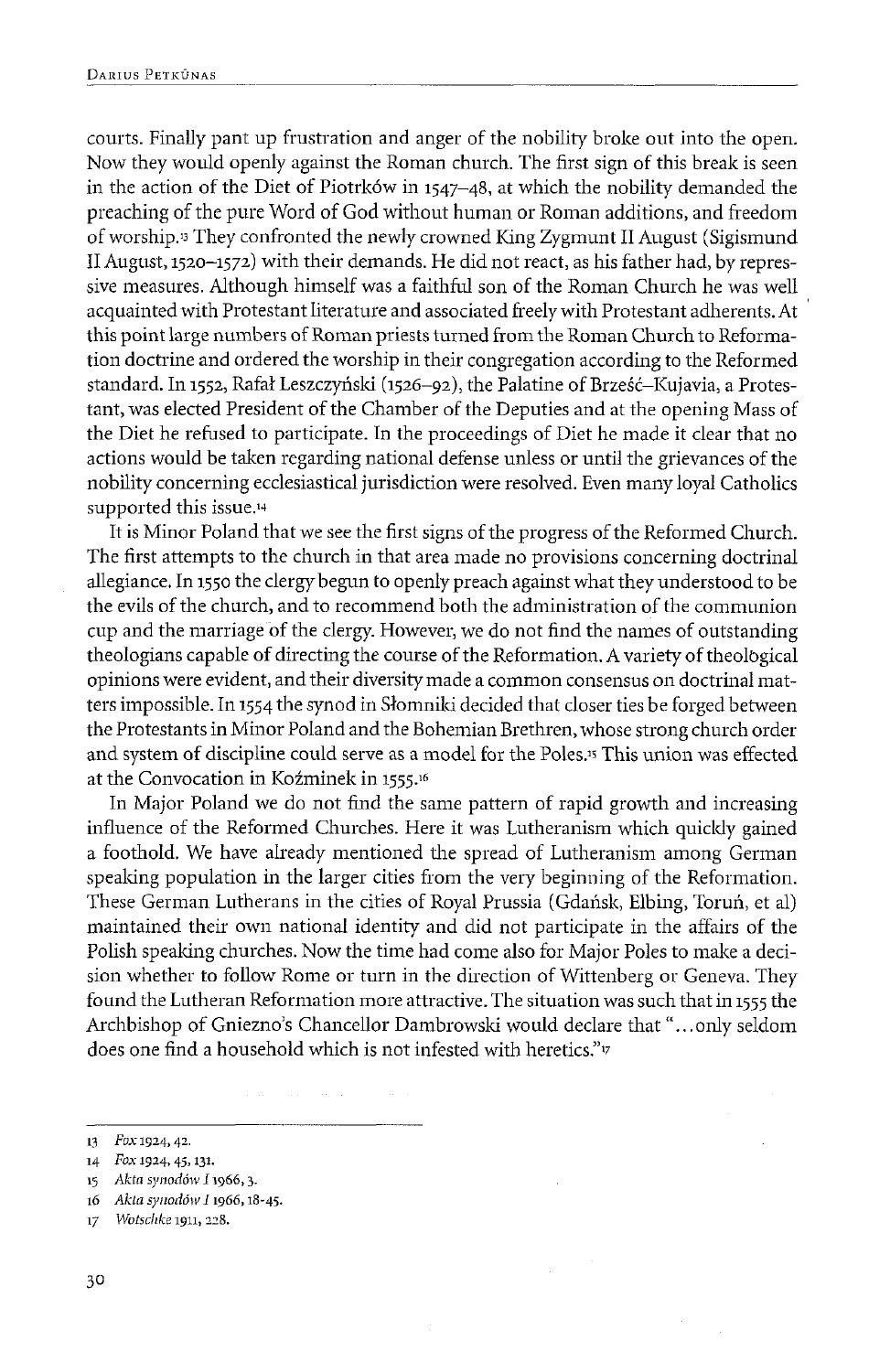The Bohemian Brethren also were successful in gaining converts among the Polish people. The Brethren made great gains at the expense of the Lutherans and came more and more in closer association with the Reformed in Minor Poland, some of whose teaching they found congenial.

We have already noted the strong demands the nobility presented at the Diet of Piotrkow in 1547-48. At succeeding Diets the nobility increasingly pressed their demands regarding the preaching of the pure Word of God, freedom of worship, and the abuse of power by clergy. Clear proposals for reform were presented by the nobility at Diet of <sup>1555</sup> in Piotrköw. These included the liberty to have clergymen who would preach the pure Word of God, to follow their own rituals and ceremonies, to administer and receive Communion in both kinds, to eliminate episcopal jurisdiction in religious matters, to permit the marriage of clergy, to restore all clergy to their formal entitlements, and other matters which were important to the nobility.<sup>[18](#page-8-0)</sup> The bishops, however, again refused their approval and they appealed to the papacy for advice and assistance. The King himself appealed to the Bishop of Rome to approve a national synod, the use of the Polish language in the Mass, Communion in both kinds, and the marriage of the clergy.<sup>19</sup> By this time the Council of Trent was already in session, and there was no possibility that these reforms would be allowed. At the next Diet in Piotrköw in 1558-1559, the Protestants were in full control.

The dominant figure in the spread of Calvinism in Lithuania was Duke Mikołaj Radziwill the Black ("Czarny," 1515-1565). He was the most important public figure in Lithuania,second only to the King in prestige and authority. Some members ofhislarger family had earlier become Lutherans. In the early part of the sixth decade Radziwiłł the Black himself exhibited interest in Lutheranism.<sup>10</sup> But by the middle of the same decade he openly espoused the theology of the Calvinistic Reformation. Thus his personal resi-dence became the site of the first Calvinist Church in Lithuania.<sup>[21](#page-8-1)</sup> His conversion pointed the way for other Lithuanian aristocrats who were led by Radziwill to look to the works of John Calvin, Johannes a Lasco, and other Reformed theologians for guidance. Grateful for Radziwill's support, Calvin dedicated his *Commentarii in ActaApostolorum 1560* to him.<sup>[22](#page-8-2)</sup> Through the leadership of Radziwill it may be said that the higher Lithuanian aristocracy was soon predominantly Reformed.

The spread of the Reformed movement made it possible for Radziwill to organize in 1557 the first Synod in Vilnius of the young Reformed Church.<sup>23</sup> A second synod was held on December 15, 1558, in Brześć Litewsk.<sup>24</sup> The frequency of these synods testify to the rapid spread of Protestantism and the need for organizational structure and a system of discipline.

<span id="page-8-0"></span><sup>18</sup> *Fox* 1924, 48-49.

<sup>19</sup> *Fox* 1924,50-51; *Schramm* 1965,202.

<sup>20</sup> *Lukaszewicz* 1853,57 fh. 1; *Acta historica* 1886,379; *Acta historica* 1886,402; *Luksaite* 1999,251.

<span id="page-8-1"></span><sup>21</sup> *Luksaite* 1999,251.

<span id="page-8-2"></span><sup>22</sup> *Wotschke* 1908,114 (No. 200).

<sup>23</sup> *Luksaite* 1999,284.

<sup>24</sup> *Lubieniecki* 1995,176,199-201,323-324.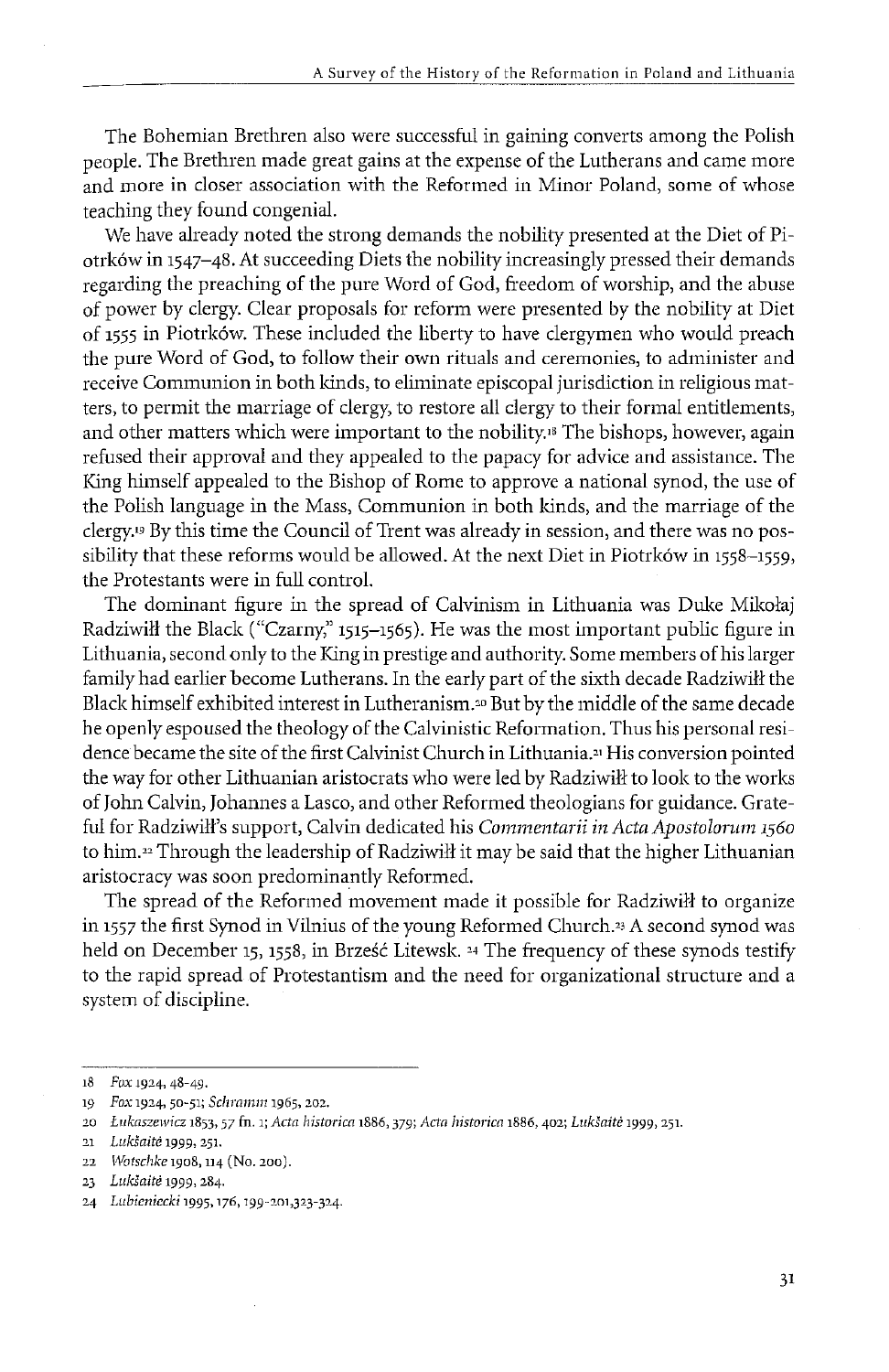The Reformed Church in Lithuania, named *Unitas Lithuaniae,* kept its integrity as an independent entity from the first. Neither the Unitas Lithuaniae nor the Lutehrans were never subject to domination by the Polish Reformed. They were and continued to be indpeendant chruches.

#### Anti-Trinitarian Dissentions

The lack of theological leadership left room for such a measure of theological dissension and debates on major theological issues as would result in the crippling of Protestantism in both lands. Under the influence of the Polish nobility, 16™ century Poland and Lithuania became a place of refuge for people from all over Europe who were seeking a place where their unorthodox opinions would meet with toleration rather than persecution. Among those who fled to Poland were Italian Anti-Trinitarians, whose theological opinions were far more highly developed than those of the Poles, who were theological neophytes. These men who represented themselves to the Poles and Lithuanians as mainstream Protestants were from the beginning participants in the establishment of the Polish and Lithuanian Reformed Church.<sup>2</sup>?

Chief among the disseminators of the new theology was the Italian Georgius Blandrata (1516-1588), who was doctor in the household of the Queen Bona. At the Synod of Książ on September 13-19,1560, he was elected a senior of the Church in Minor Poland.<sup>[2](#page-9-0)6</sup> At the Synod of Pińczów of 1559 Blandrata spoke regarding the Holy Spirit according to rationalistic terms. Within a few years Calvinists were openly accusing each other of unorthodox theological positions.[2](#page-9-1)? In 1562 this resulted in open dissention and the emergence of two distinct theological groups within the church. The most important leaders, those who had established the foundations of the Calvinist Church, and even the Superintendent of the Church in Minor Poland Felix Cruciger (Feliks Krzyżak) itself now became Anti-Trinitarians.<sup>[28](#page-9-2)</sup>

In Lithuania the same tendencies were evident.AnAnti-Trinitarian synod was held on June 6, 1563, at Mordy in Podlassia, at which 42 ministers publicly subscribed a Confession of Faith which denied the divinity of Jesus Christ.<sup>39</sup> They also publicly acknowledged their gratitude to Radziwiłł the Black for allowing them to gather in his estates.<sup>30</sup>

We see at this time the splitting apart of the young Reformed Church. This was to have tragic consequences for the Reformation in Poland and Lithuania. In the national

<sup>25</sup> *Lubieniecki* 1995,337.

<span id="page-9-0"></span><sup>26</sup> *Lubieniecki* 1995,324; *Akta synodöwII*1972,58.

<span id="page-9-1"></span><sup>27</sup> *Lubieniecki* 1995,324

<span id="page-9-2"></span><sup>28</sup> *Lubieniecki* 1995,188-198; *Akta synodow II*1972,351.

<sup>29 &</sup>quot;A z synodu list pisali do p. Radziwiłła, wojewody wileńskiego, za tę pilność jego jemu dziękując, którą pokazal w pozwoleniu miejsea synodowi i w predkim obgloszeniu i wyslaniu ministröw na synod. A 0 tym, co na synodzie konkludowali, to mu napisano: Vocabuluma Trinitatis etsi non omnino reicere potuimus propter aliquos infirmiores, maxima tarnen ex parte a praesenti abusu illud purgavimus, ut nunc utpote verbum hominum et non divinum, minus valoris quam antea apud multos obtinuerit." *Akta synodow II*1972,152.

<sup>30</sup> This supports the suspicion that he was himself attracted to this new theology. There is evidence that in 1564 he deposed some orthodox Calvinist preachers from areas under his control. Любовичь 1890, 116; Puryckis 1919, 140.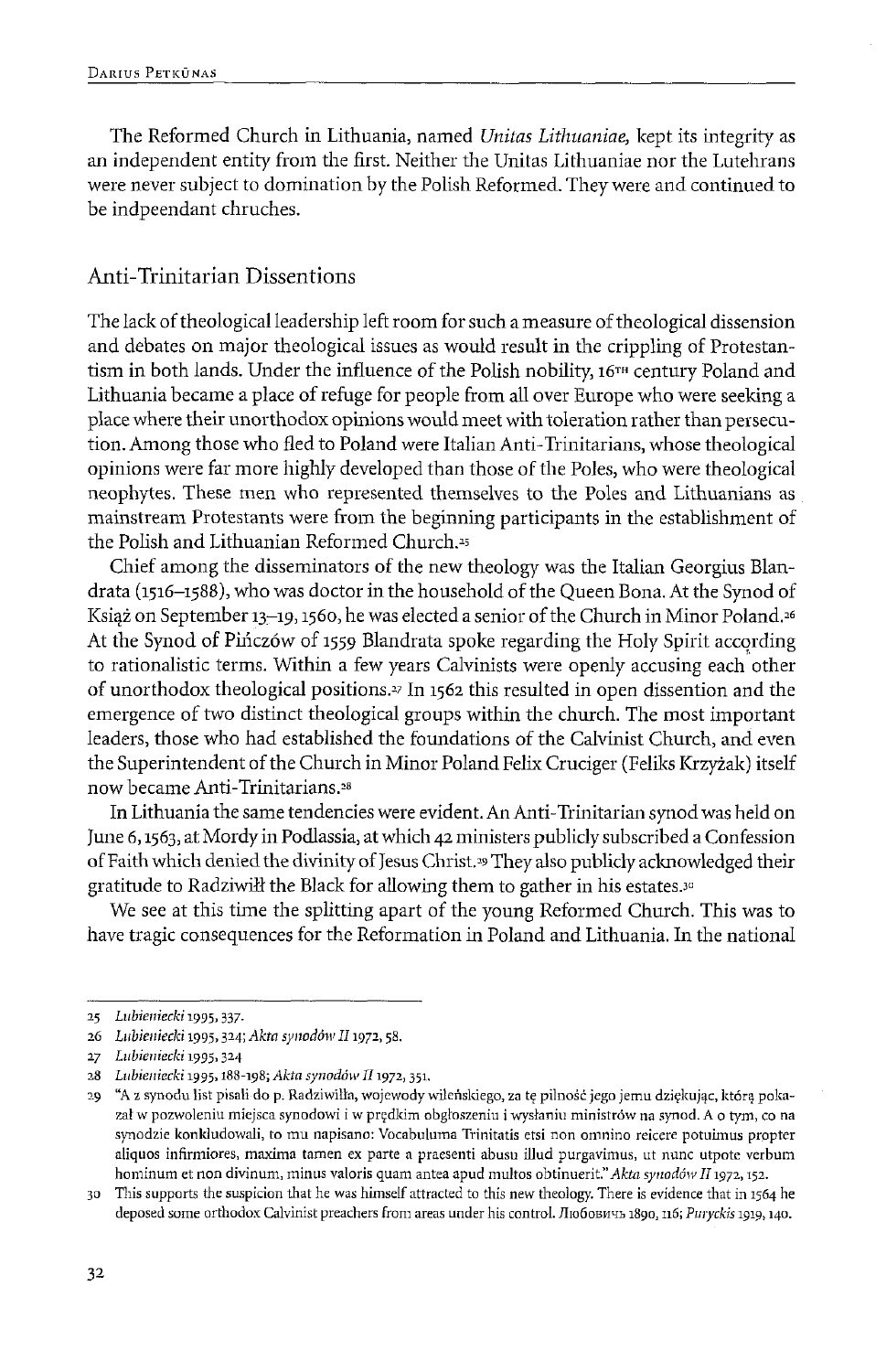Diet of 1565 in Piotrköw both groups were in attendance. The Reformed came to warn; the dissenters came in order to attempt to gain supporters for their new movement. In the presence of a great number of magnates, nobles, ministers, and patrons who had as yet taken no position in the matter a formal debate was held between the Reformed and the Anti-Trinitarian leaders. All present were shocked. The Ihres between the contesting parties were now clearly drawn. No further attempts at agreement would be possible. Now each must decide for himselfwhich path to follow. For those who had never committed themselves to the Reformation it now became clear that the Protestants were hopelessly disunited, and it would be fatal to alien with any of them. In eyes of those all the Protestants had revealed themselves to be heretics.<sup>31</sup>

The scandal of a fragmenting Protestant Church became common knowledge to the whole nation. The Reformation in Poland and Lithuania had now reached its high point and its downfall is near at hand, and the rapid expansion of the church had come to its end. Jakub Sylwiusz complained that as a result of the rapid spread of Anti-Trinitarianism many Protestants returned to Catholicism.<sup>32</sup> Indeed, nothing did as much harm to the same cause as the Anti-Trinitarian doctrines which rose in the Helvetian Churches. Any further growth would only bring with it the loss of those who had formerly been faithful adherents. In 1566 at the Diet of Lublin the loyal Reformed together with the Lutherans formally petitioned the King to issue an edict expelling the Anti-Trinitarians. Together with some of the aristocrats, the Roman bishops, aware that the continuing dissention would benefit their course, pointed out that the expulsion of only the Anti-Trinitarians would still leave the Lutherans and Reformed in place.<sup>33</sup> Thus we must say that the first sign of the ultimate destruction of the Reformation in Poland and Lithuania came from within the Reformed Church itself. With no unified theological foundation, but only a shared antipathy for the Roman Church, the Reformed church was soon torn apart by internal divisions and floundered. The process of destruction which the Protestants themselves had begun was soon continued and brought to its final completion by the foot solders of the Society of Jesus, who arrived in 1569, determined to win both nations back to Catholicism.

### The Protestant Attempts to Obtain Legal Status

At the beginning of the eight decade of the  $16^{\text{th}}$  century, Protestant power and influence in Polish society appeared formidable. The records of the Diet of 1569 indicate that of the 133 senators in attendance, 58 were Protestants, 70 were Catholic and of that number <sup>15</sup> were Catholic bishops. If one puts to one side the <sup>15</sup> senatorial seats occupied by the Catholic bishops, one sees that there were more Protestant aristocrats present than those of the Roman Church.<sup>34</sup> The large number of Protestants among the Polish nobility was a potent force in the Polish state, potent enough to insist that Protestants be given

<sup>31</sup> *Akta synodow II*1972,175-192; *Lubieniecki* 1995,247-252,338-339; *Wotschke* 1911,212-213.

<sup>32</sup> *IIioßoBuub* 1890,139.

<sup>33</sup> *Lubieniecki* 1995,634 fh. 348.

<sup>34</sup> *Merczyng* 1905,143,262-263.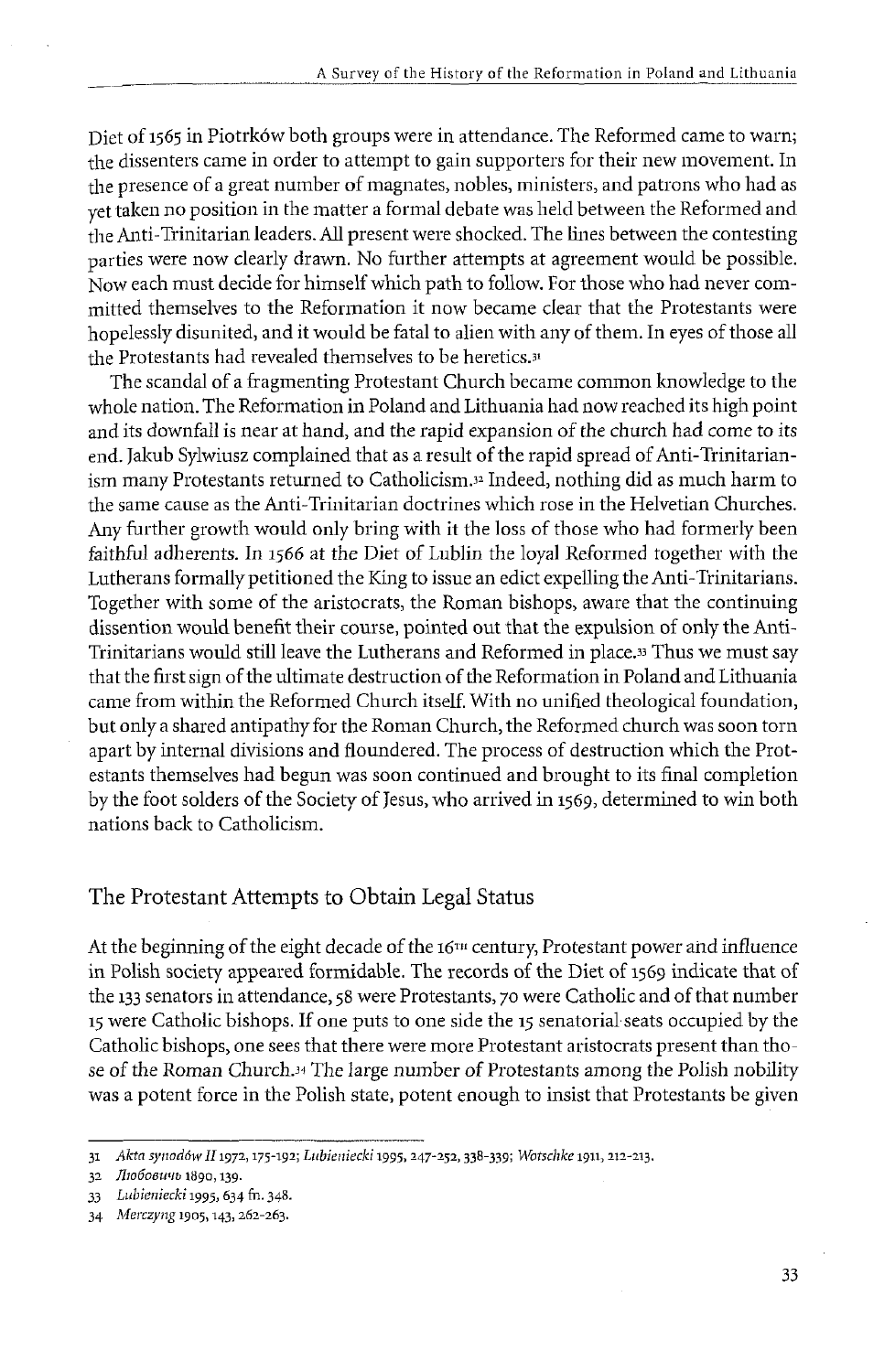equal rights with the Roman Catholics. According to the report of the contemporary Jesuit Piotr Skarga, some 2000 Roman churches of that day had been taken over by Protestants.<sup>35</sup> Events of the final two and a half decades of the century would lead to a rapid diminishing of this number by almost two thirds. Historian Henryk Merczyng (1860-1916) calculates the number of Protestant parishes in 1591 to have been 570; 250 in Minor Poland, 120 in Major Poland, and 200 in Lithuania, or one-sixth of the total number of the Roman parishes in Poland and Lithuania.<sup>36</sup> The Lutheran church was much smaller. It had 32 Lutheran parishes in Major Poland, and about 10. However, it should be noted, that western or Royal Prussia was always predominantly Lutheran. As these numbers indicate, during this period Protestants were a significant and an influential force in Polish and in Lithuanian life.

It was evident to the Protestants that they must reach some sort of mutual accommodation among themselves if they were to be successful in their quest for religious liberty.

An urgent impulse toward political unity was found in the words of King Zygmund II August. He foreswore persecution of dissenters, and, in the last session of the Lublin parliament in 1569, he proclaimed his desire that there be only one church in his realm.<sup>37</sup> The King's actual words were not clear in meaning, but the Protestants took them to mean that there could be but one Protestant confession which would serve as the basis of a Protestant union. They thought that this would satisfy the King and achieve religious liberty. In his personal words to some of the senators, the King expressed his hope that there would be peace among his Protestant subjects.<sup>38</sup>

This led to the gathering of representatives of the Polish and Lithuanian Reformed, Lutherans, and the Bohemian Brethren in the city of Sandomierz on April 9-14,1570, to negotiate a common confession. The gathering was predominantly Calvinist. Initially each of the three groups presented their own Confessions as the basis for common union of the three churches.39 The final decision was to form a political union of the churches which would satisfy the requirements of the present situation. The document of consensus was given the name Consensus of Sandomierz.

All three groups begun expectantly to prepare for the coming meeting of the Parliament in Warszawa. When the Calvinists appeared before the parliament to represent the entire Protestant community they choose not to present the *Sandomierz Consensus,* but instead their own *Sandomierz Confession* which was explained on the basis of the *Second Helvetic Confession.* The bishops and senators rejected the Calvinist Confession, and refused to grant religious liberty on the basis of it.<sup>40</sup> This strong negative reaction made it impossible for the King to act favorably toward the Protestants. The battle for the religious libertywhich the Protestants had so earnestly sought from parliament was not achieved.

<sup>35</sup> *Fox* 1924, 62.

<sup>36</sup> *Merczyng* 1905,143.

<sup>37</sup> *Wotschke* 1911,244; *Pelikan* 1947,833; *Halecki* 1915,145-146.

<sup>38</sup> *Wotschke* 1908,315 (No. 407a); *Halecki* 1915,169.

<sup>39</sup> *Pelikan* 1947, 825.

<sup>40</sup> *Wotschke* 1911, 250-251; *Halecki* 1915,313-314.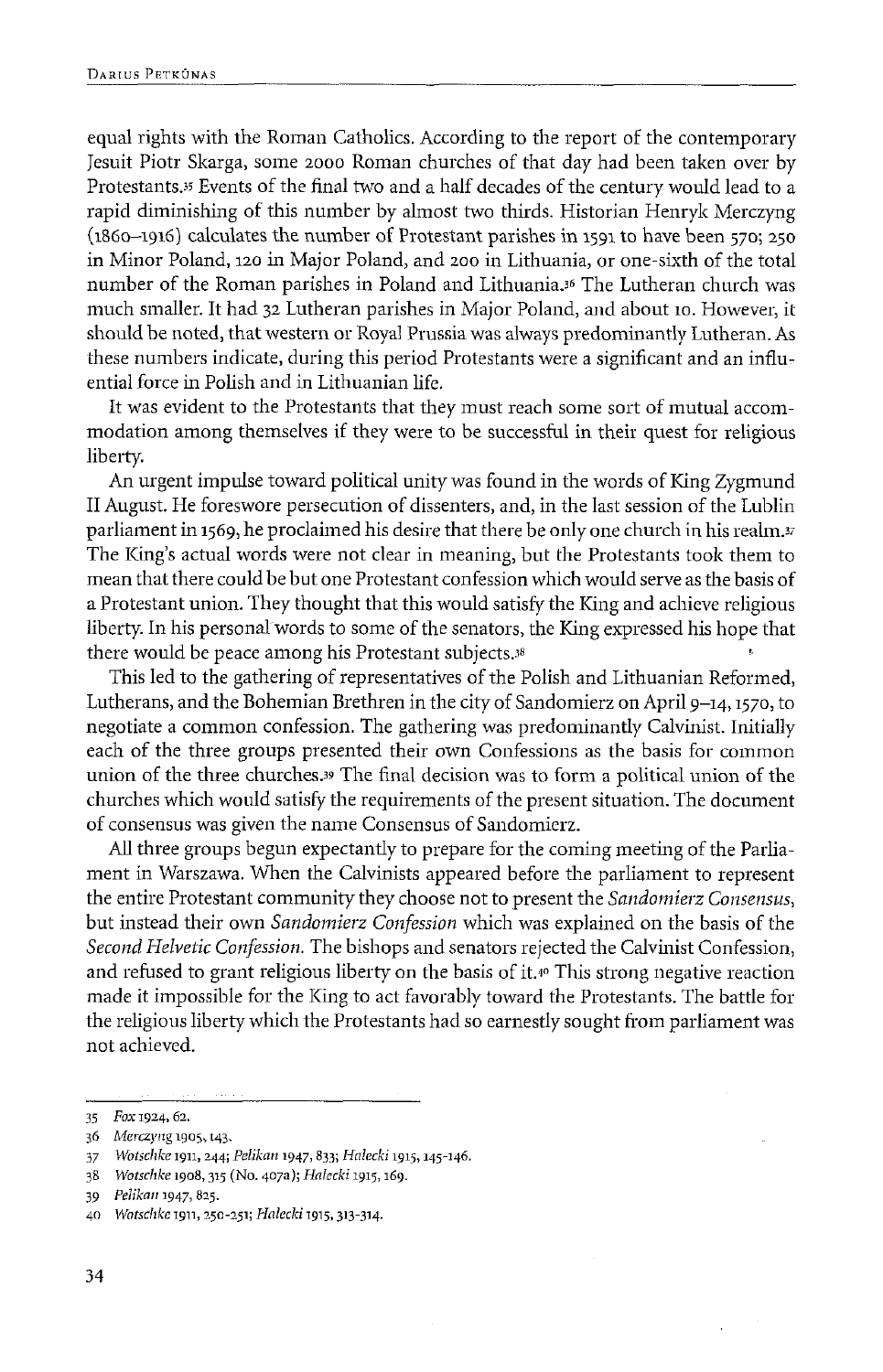The death of Zygmunt II August in 1572 was to have a profound effect on the future of Protestantism in Poland and Lithuania. Although himself a pious son ofthe Roman Church, he exhibited great tolerance toward those who dissented from the Roman Church.

In advance of the election of the new monarch, political and religious factions became increasingly visible and vocal. Prior to the election of the monarch the parliament convened in Warszawa to consider important issues. As a result of the parliamentary debates, the Act of Confederation of Warszawa was passed on January 28, 1573. According to the terms of this act, the nobles of Poland and Lithuania announced that they would not lend their support to any attempt to suppress free religious expression, and in the face of any such suppression would unite to oppose it despite their own religious disagreements.<sup>41</sup>

The Triumphs of the Counter-Reformation

Protestant concerns about the revitalization of Catholicism were aroused by the actions of the Council of Trent (1546-1563). The Roman Catholic bishops of Poland formally accepted the decrees of the Council of Trent in a Synod in Piotrków in 1577.<sup>42</sup> The program of reform was expertly implemented by the Jesuits. Their order had been specifically founded to attack Protestantism by every means possible and win Europe again to the Roman Church. An outstanding accomplishment was their founding of the University of Vilnius in 1579. It would become the training ground of the future magnates and societal leaders of the Lithuanian people.

Furthermore, the Union of Brześć of 1596 brought under the Roman obedience the majority of Polish and Lithuanian Eastern Orthodox Christians, materially and spiritually increasing the power and authority of the Bishop of Rome among the Polish and Lithuanian peoples.«

Dealing from this position of power the Roman Catholics begun to take strong measures against the Protestants. As early as 1581 acts of brutality and the burning of books begun in Vilnius. These were the first signs of the shifting popular sentiment against the Protestants. Later in the same year assaults against church property begun in Vilnius, and in 1591 the Reformed Church was burned. A few of the participants were brought to trial, but the real perpetrators were not identified or charged. The leaders of the Reformed congregation sought to bring to trial the Rector and leading Jesuit professors of the University of Vilnius, but their efforts were unsuccessful.<sup>44</sup> Acts of physical violence came even earlier in Poland, where funeral processions in Kraków were attacked in 1564, 1568, and 1570. The lack of action against attackers led to more violence. In 1574, 1587, and 1591 church property in Kraków was destroyed. In 1606, 1614, and 1616, in Poznań, students formed a mob which destroyed the Protestant churches. Chroniclers of that time

<sup>41</sup> *Luksaite* 1999,327.

<sup>42</sup> *Luksaite* 1999,402.

<sup>43</sup> *Luksaite* 1999,416.

<sup>44</sup> *Luksaite* 1999,410-412.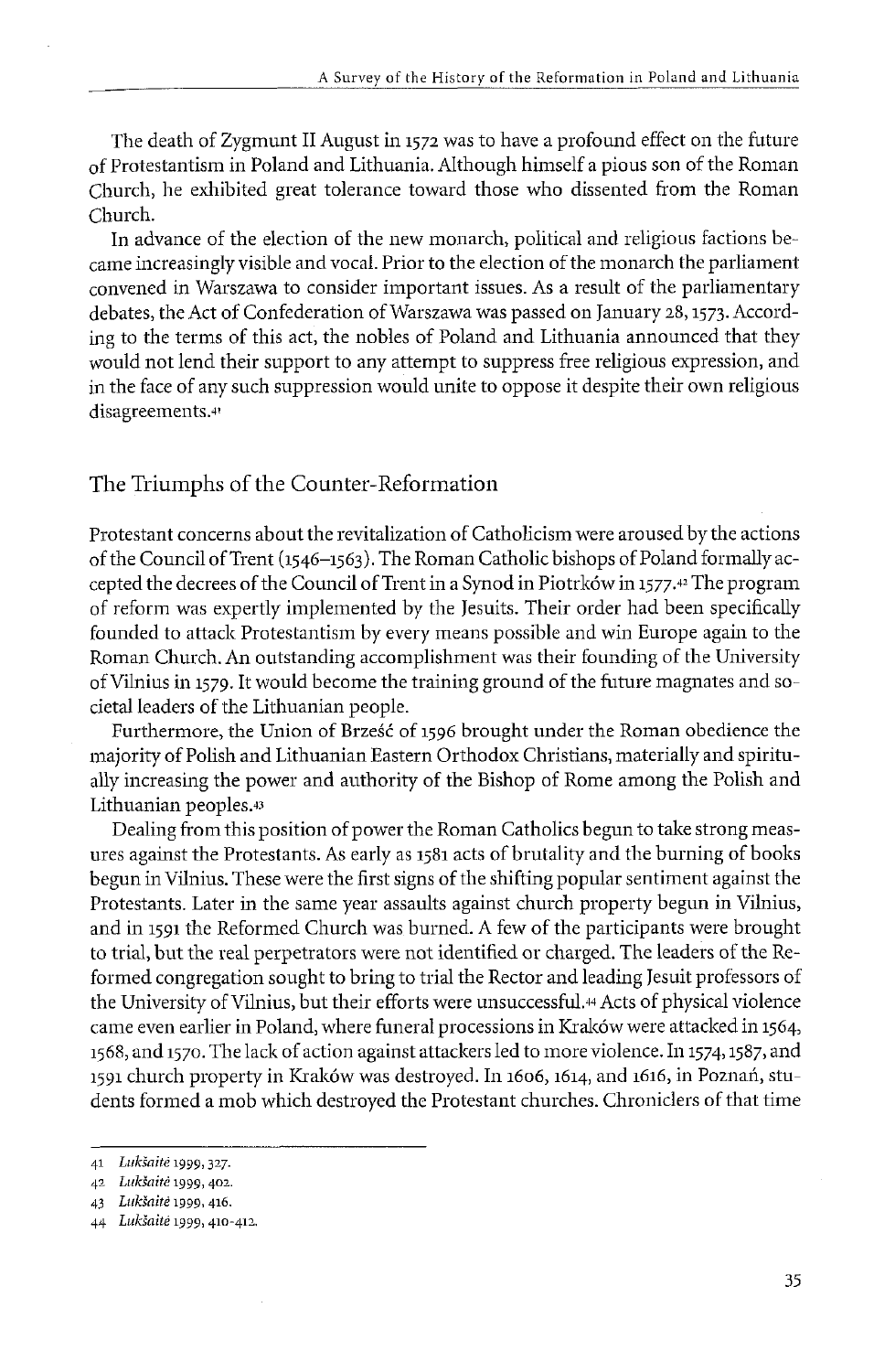credited the Jesuits as the organizers of these acts of violence. The Protestant Churches were powerless to prevent these acts and were without avenues bywhich to redress their grievances.<sup>45</sup> Slowly but surely power was shifting out of the hands of the Protestants.

Sensing their growing peril, the Protestants made some attempts to consolidate their forces. It became imperative that the General Synod of Toruri of 1595 reaffirm the *Consensus of Sandomierz,* even though doctrinal unity was lacking. The same synod discussed what might be done to prevent further injury and persecution to the Polish and Lithuanian Protestants in the face of the violent assault which the Jesuits had instigated. A letter was read from Duke Konstanty Wasyl Ostrogski, Palatine of Kijev, the most important Eastern Orthodox group in Poland, in which he proposed that a union be effected with the Protestants to strengthen their hand against the Church of Rome.<sup>46</sup>

A meeting between representatives of the Protestants and the Eastern Orthodox Church was proposed to be held on May 15-June 2,1595. This meeting finally convened in Vilnius in 1599 for the purpose discussing of a religious and political union. This purpose was not achieved. Ostrogski (1527-1608) and Krzysztof Radziwill ("Piorun"), the co-sponsors of the meeting, were not willing to sign the protocol.<sup>47</sup> Union was impossible.<sup>48</sup>

In the rebellion of Zebrzydowski in 1606-1607 the Protestants moved against the policies of King Zygmunt III Waza. It cannot be said that religious motives predominated in this assertion. They played a minor role, but they may not be discounted. There were plans to raise question of religious tolerance in the parliamentary session of 1606.<sup>49</sup> However, due to Roman Catholic objections, the King did not allow the issue to be raised. The rebellion of Zebrzydowski shows that even in urgent situations the Protestants were unable to achieve any measure of agreement and consolidate their political power in the quest for the equality of status with Roman Catholicism. The balance of power finally and completely had shifted in Lithuania, as it had earlier in Poland. In the eyes ofsome historians this marks the end the Polish and Lithuanian Reformation.<sup>50</sup>

The opportunity for further consideration was not to come. The defeat of the Swedes brought with it increased suspicions against the Protestants who were accused of traitorous complicity with Charles the X in his 1655-1660 attempt to conquer Poland and

<sup>45</sup> *Luksaite* 1999,412.

<sup>46</sup> *Lukaszewicz* 1835,174

<sup>47</sup> *Lukaszewicz* 1835,174-185; *Luksaite* 1999,487.

<sup>48</sup> The next year, when Cyril Lukaris (1572-1638), Patriarch first of Alexandria (1602), and later of Constantinople (1612), visited Vilnius as a representative of current Patriarch of Constantinople, he did not meet or consult with the Protestants, although he had a briefmeeting with Radziwill the Orphan, a Roman Catholic. *Luksaite* 1999,487-

<sup>49</sup> *Luksaite* 1999,418.

<sup>50</sup> Three possible periods of the end of the Reformation had been proposed by historical scholars. H. *M.* KapeeB, H. JIioöoBMHb, T. Wotschke, J. Puryckis and other scholars from the end of 19™ and beginning of 20™ century date the end of the Reformation to 1565-1570 with the coming of the Jesuits in 1569, signing the union of Lublin in 1569 and Sandomierz Consensus in 1570. Other proposed dates include the first decade of the 17th century with the failure of the Protestants to achieve the aims of the rebellion of Zebrzydowski (G. Schramm). Still others (M. Kosman, J. Tazbir, S. Kot, R. Krasauskas, H. Wisner, I. Luksaite) point to the middle ofthe 17™ century at which time Anti-Trinitarianism was by parliamentary decision of 1658 had been outlawed and armed hostilities with Sweden and Russia had ended. *Lukšaitė* 1999, 50-56.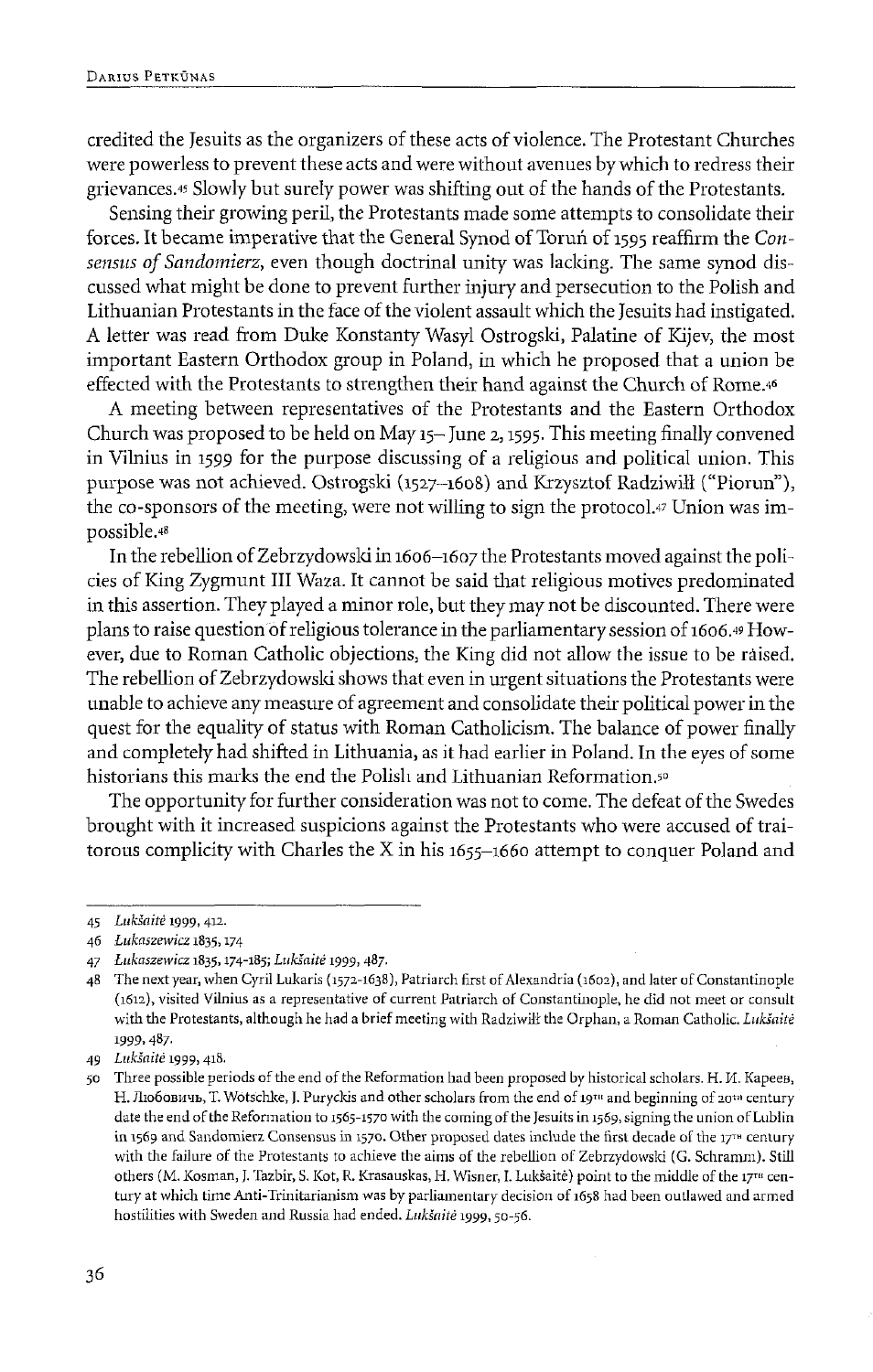Lithuania. Almost immediately steps were taken against the Protestants. The expulsion of the Anti-Trinitarians or Socinians came first. In 1660 during the reign of Jan II Kazimierz Vaza was only the beginning. Soon more orthodox Reformed and Lutehrans were subject to oppressive measures and persecutions which continued for more than 100 years. Churcheswere vandalized, burned, or otherwise confiscated. Cemeteries were desecrated, clergy and leading members personally attacked, nor was this the end of the matter. In 1717 Protestants were stripped of all their traditional rights and privileges. Churches could not be built or repaired, gatherings for prayer in private dwellings was prohibited, and membership in Polish - Lithuanian parliament was forbidden. Fearful nobles returned to Catholicism, leaving the Protestants with neither patronage nor protection. Membership in both churches declined rapidly. It was not until 1768 that Catherine the Great demanded the restoration of Protestant's rights. The presence of the Russian army surrounding the parliament gathering lent special urgency to the law makers' decision to comply.

In the present day both the Reformed and Lutheran Churches had survived. At present there are 14 Reformed parishes in Lithuania, presided over by 5 clergy in two church organizations, and 9 parishes in Poland with 10 ministers. Lutherans have 54 parishes in Lithuania with 19 priests, all under the supervision of one bishop, and in Poland there are 281 parishes and affiliate congregations with a total of 169 clergy, including bishops, priests, and deacons, all within one ecclesiastical body.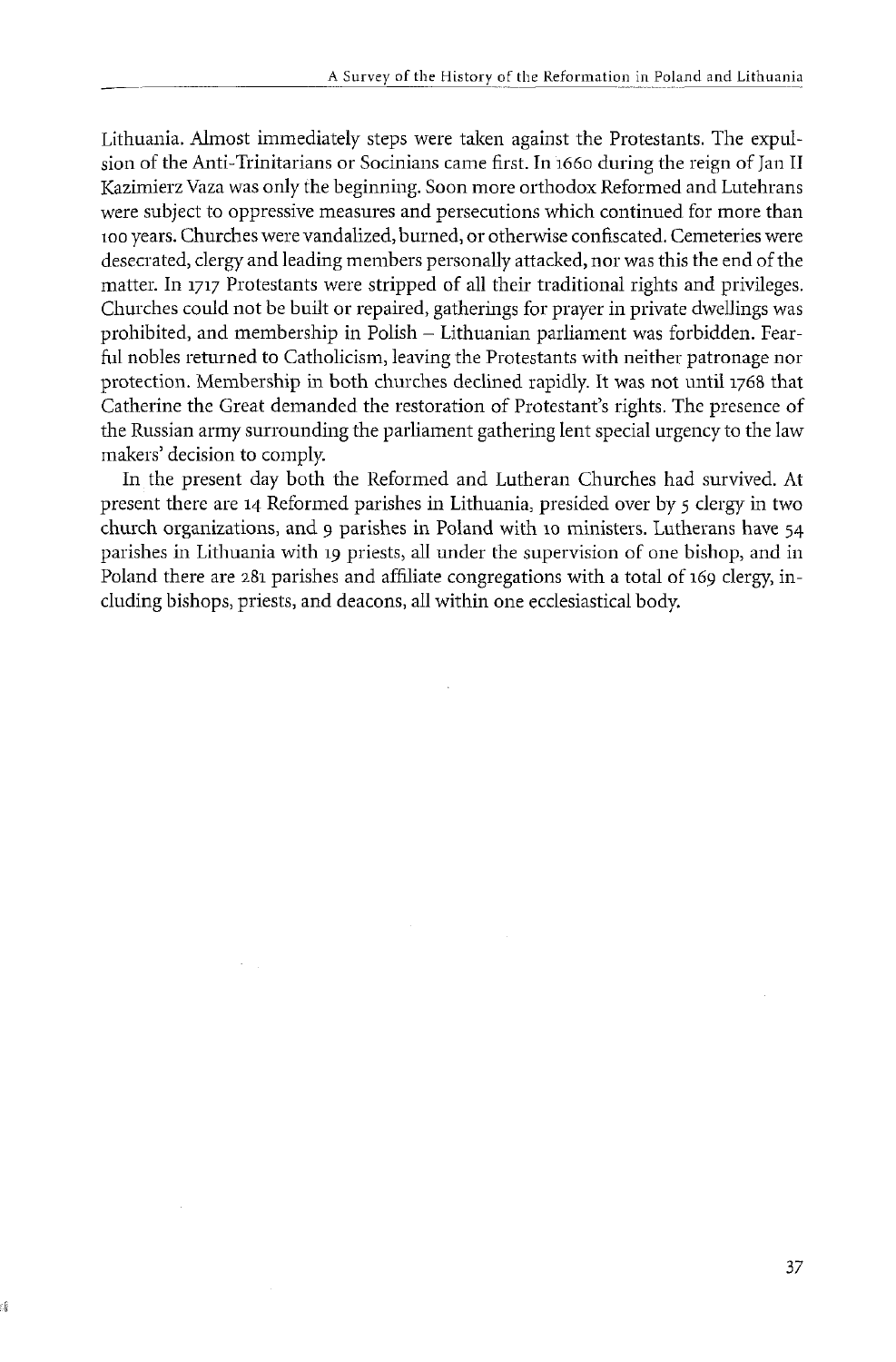## Bibliography

#### **Primary sources**

*Acta historica 1886*

1886 Acta Historica Res Gestas Poloniae Illustrantia ab Anno 1507 usque ad Annum 1795. Kraków.

*Akta synodow I*

1966 Akta Synodow röznowierczych w Polsce. Tom I (1550-1559). Opracowala Maria Sipayllo. Warszawa.

*Akta synodow II*

1972 Akta Synodow röznowierczych w Polsce. Tom II (1560-1570). Opracowala Maria Sipayllo. Warszawa.

*Die Evangelischen Kirchen-ordnungen*

1911 Die Evangelischen Kirchenordnungen des XVI. Jahrhunderts. Das Herzogthum Preussen. Polen. Die Ehemals Polnischen Landestheile des Königreichs Preussen. Das Herzogtum Pommern. Leipzig.

*Wotschke, Theodor*

1908 Der Briefwechsel der Schweizer mit den Polen. Leipzig.

#### **Secondary sources**

*Birziska, VaclovasAleksandrynas*

i960 TI. XVI-XVII amziai. Cikaga.

#### *Fox, Paul*

1924 The Reformation in Poland. Some Social and Economic Aspects. Johns Hopkins University Studies in Historical and Political Science. Volume XLII. Baltimore

#### *Halecki, Oskar*

1915 Zgoda Sandomierska 1570 R. jej geneza i znaczenie w dziejach reformacyi Polskiej za Zygmunta Augusta. Warszawa.

*JItoöoeuHb, Hukomü*

1890 Начало католической реакции и упадокь реформации вь Польше. Варшава.

#### *Lukaszewicz, Jozef*

- 1835 O kosciolach Braci Czeskich w dawnej Wielkiejpolsce. Poznan.
- 1853 Dzieje kościołów wyznania helweckiego w dawnej Małej Polsce. Poznań.

*Lubieniecki, Stanislas*

1995 History ofthe Polish Reformation and Nine Related Documents. Translated and interpreted by George Huntston Williams. Harvard Theological Studies 37. Minneapolis.

#### *Luksaite, Inge*

1999 Reformacija Lietuvos Didziojoje Kunigaikstysteje ir Mazojoje Lietuvoje. XVI a. trecias desimtmetis -XVII a. pirmas desimtmetis. Vilnius.